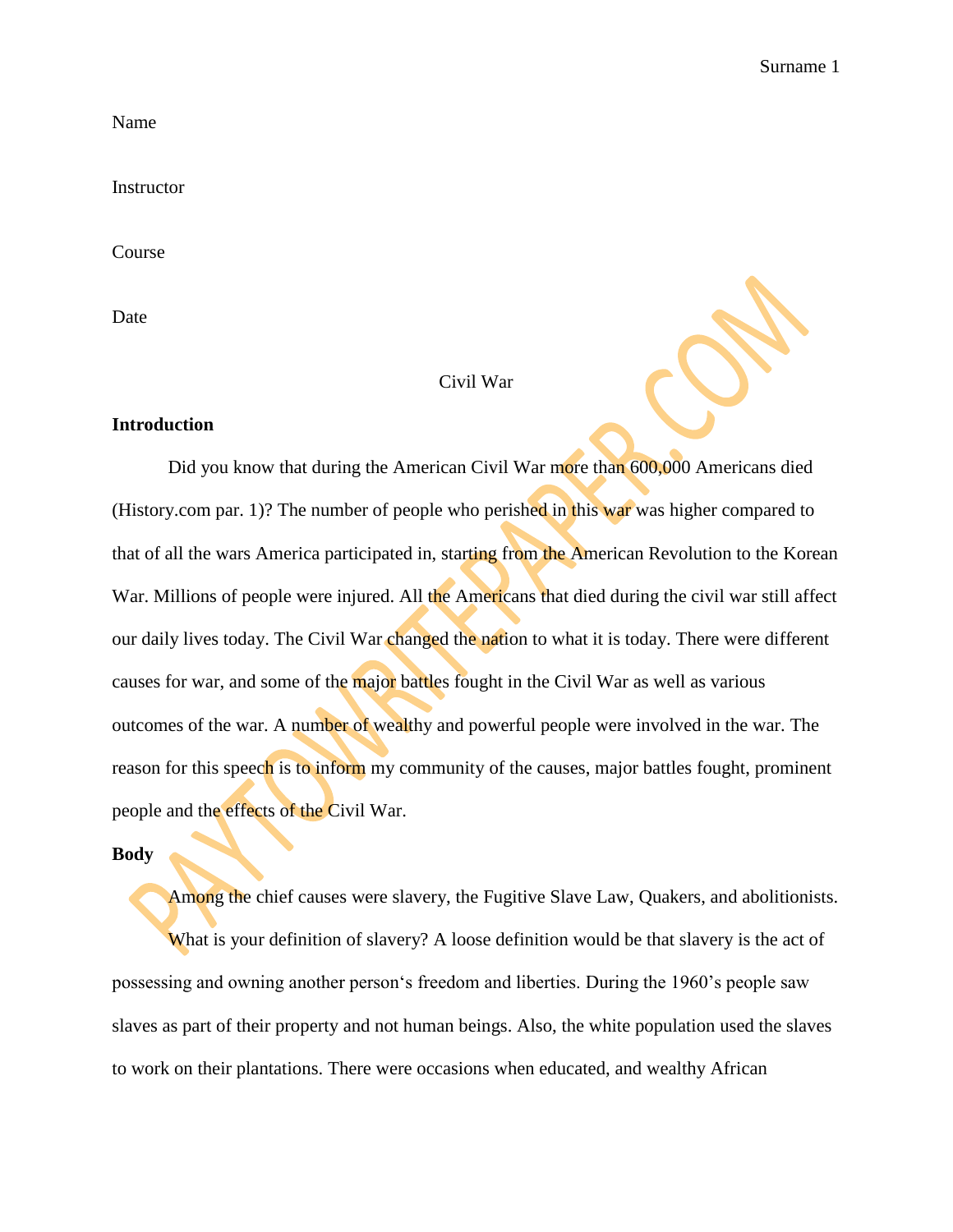Surname 2

Americans who had farms employed several slaves to work for them. Some of the white people were also slaves because of their place of origin.

Another cause for the civil war was that the Quakers and abolitionists did not support the idea of slavery since the white people viewed the African American people as property and not human beings. The abolitionists believed that slavery was evil and their desire was for slavery to become illegal everywhere in America. Some of the abolitionists included Fredrick Douglass, Harriet Beecher, John Brown and Harriet Tubman. Therefore, they started convincing people that slavery was something wrong and to be ended.. The Southerners became afraid that the abolition of slavery would lead to the end of their lofty lifestyle. For example, John Brown attempted to organize a slave rebellion in Harper's Ferry found in Virginia. Despite the fact that his plan failed, he had mobilized a large number of people against their masters.

The Fugitive Slave Law was another primary cause of the war. Most of the northerners were against the Law and therefore breaking it. The Quakers used to help protect the escapees who were running away from their masters and plantations. They would give the fugitives food, clothing, and shelter until they were able to escape from the country using the Underground Railroad. The famous abolitionist of the Underground Railroad was Harriet Tubman (HistoryNet par. 7).

Some of the battles during the civil war include the attack on the Fort Sumter; it was the first rebellion of the Confederate State. Another batle was the Bull Run attack, which was the actual beginning of war. During the Antietam war approximately 12, 410 Union soldiers and around 13, 724 soldiers of the Confederation were injured. However, the Union force victory made a halt to the advancement of the Confederate side to Maryland and made them go to Virginia. The Gettysburg battle was the turning point for the end of the civil war (History.com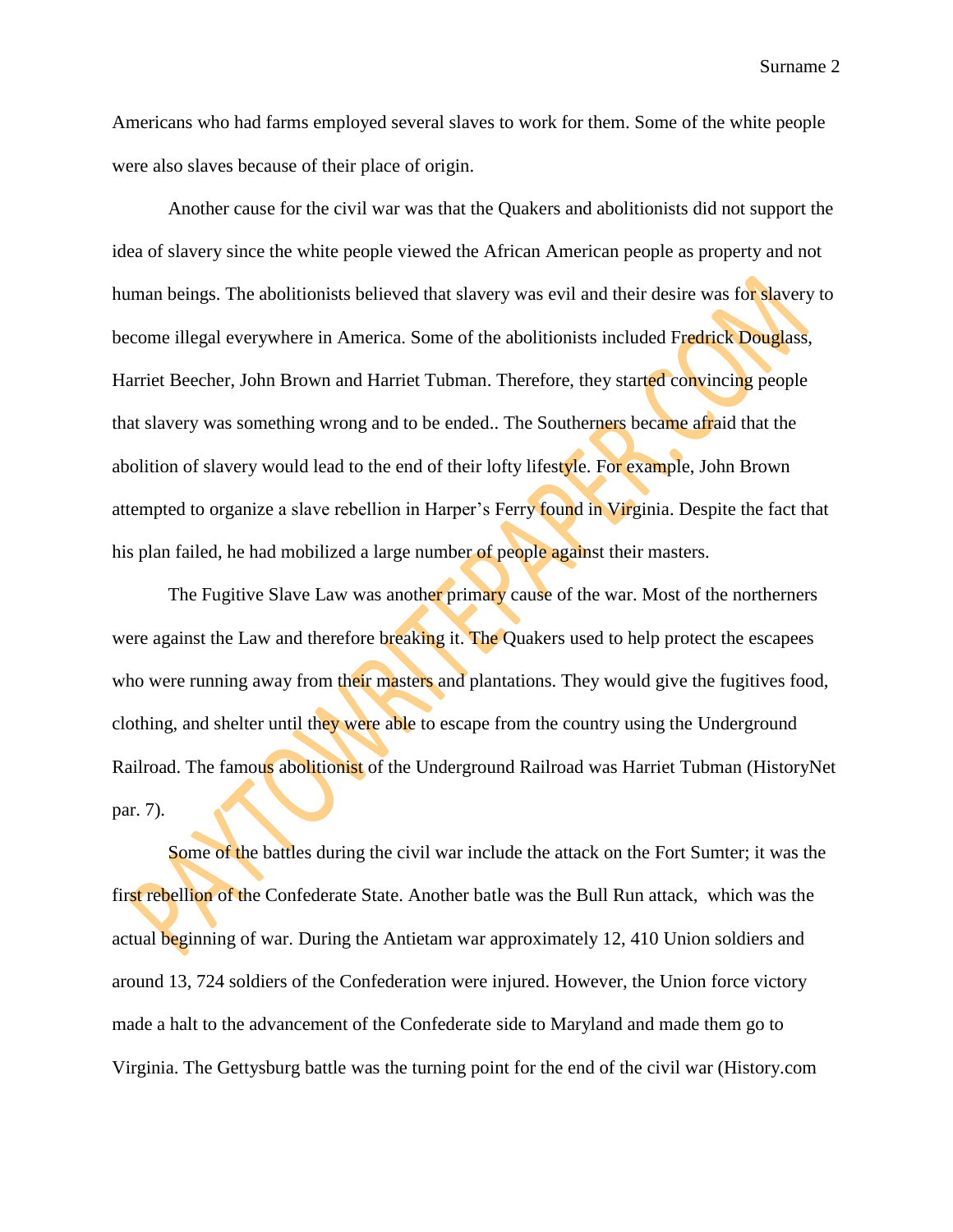Surname 3

par. 10). The Confederates attacked the Union troops yet after three days of fighting the Union forces were able to repell the Confederation forces from the heart of Union territory. This battle costed the lives of around 60% of the Coonfederation forces.

Some of the most influential people of the war were Abraham Lincoln, at that time the President of American State and of the Union. Jefferson Davis, the Confederate State's President. Ulysses Grant who was the Victorious military leader of the Union, the one who defeated the military commander of the Confederates. Robert Lee, one of the commanders of the Confederation.

The war led to the surrender of Robert Lee in Virginia at a place known as Appomattox Courthouse after the realization that he was unable to get any supplies since the Union armies had blocked it. Among other consequences of the war were the changes to the Constitution, such as the 13th Amendment, which led to the abolition of the slavery. The 14th Amendment, which granted the African Americans the rights to become citizens and be protected by the law. The 15<sup>th</sup> Amendment granted men the right to vote regardless their color, race, or their previous ties to slavery. It led to the destruction of most of the southerners land and economy. The war resulted in hatred and intolerance between the white population and African Americans that has lasted for several years.

## **Conclusion**

The Civil War is undoubtedly something people will remember for years to come. The conflict let to profound changes in the society, politics and economy of the young State. However it is fair to note that precisely this armed conflict brought the United Stares of America to the prosperous state it now enjoys.